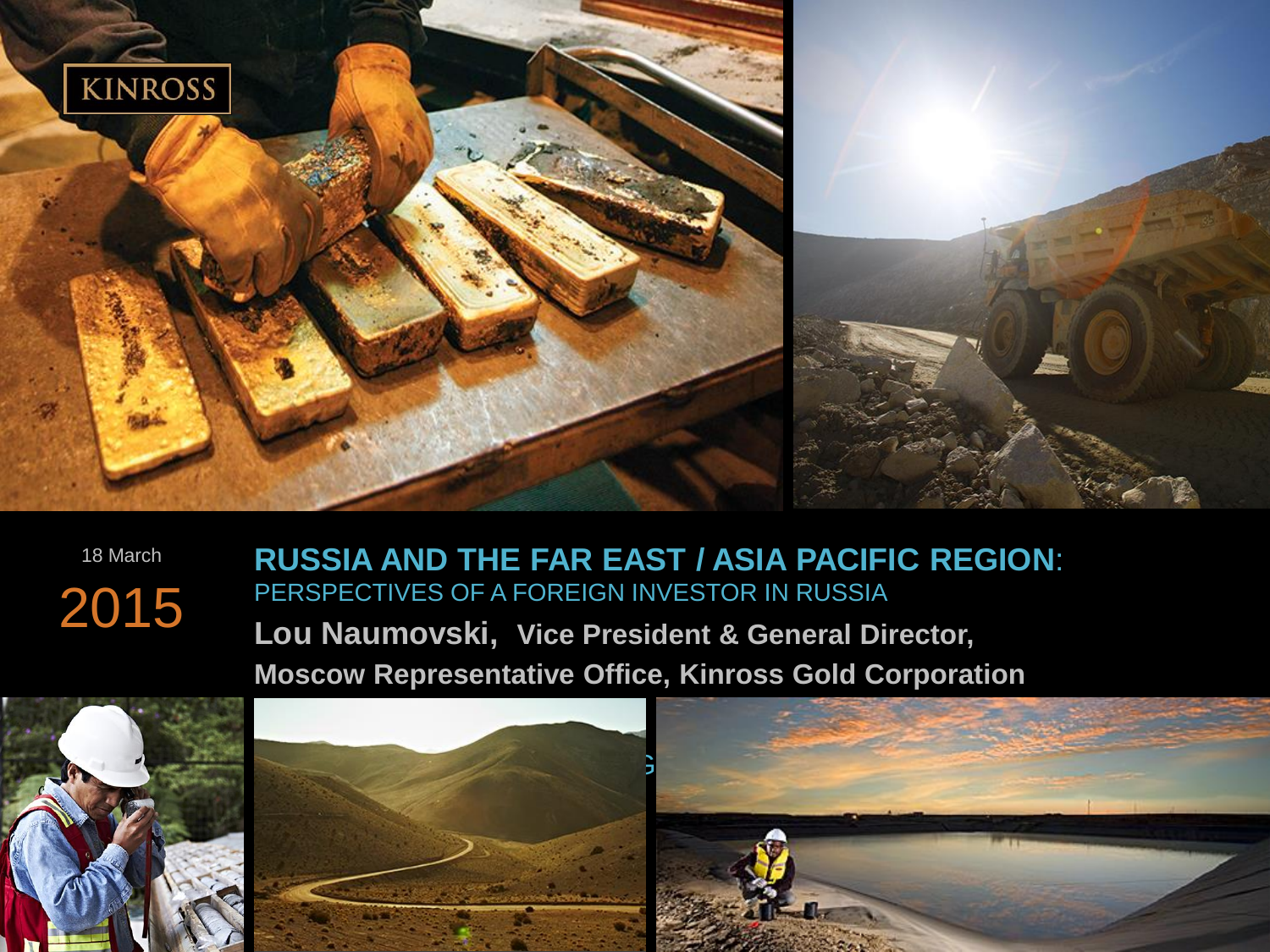## **CONTENTS**

- 1. The Russian Far East is well positioned to cooperate with business from countries in **ALL** parts of the Asia Pacific region
- 2. Ideas and Prescriptions for Development of the Far East
- 3. Foreign Direct Investment: a strong impact on development
- 4. Leveraging Natural Resource Wealth and the Mineral Endowment



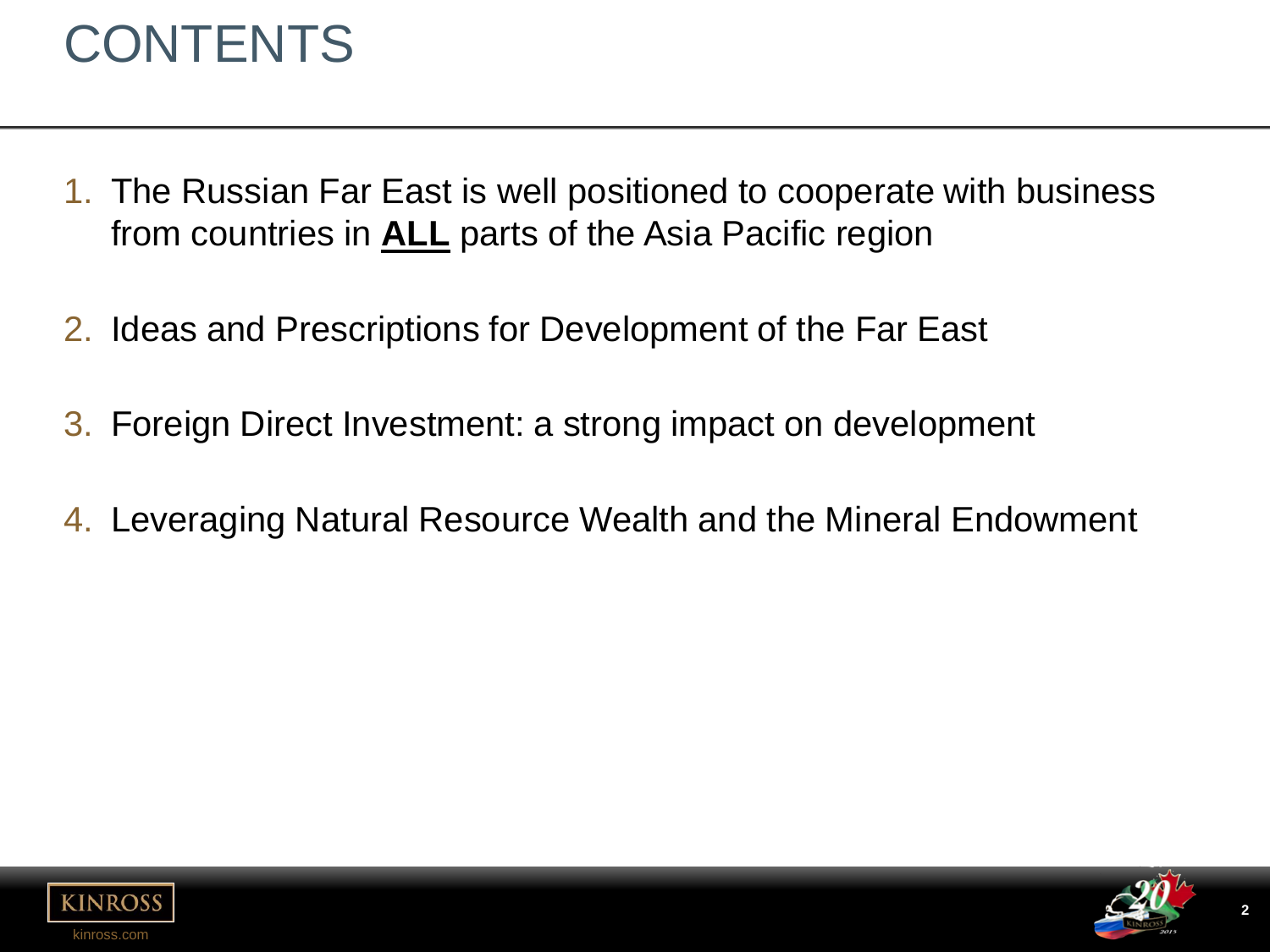#### RUSSIA'S FAR EAST: OPPORTUNITIES IN THE ENTIRE ASIA-PACIFIC REGION





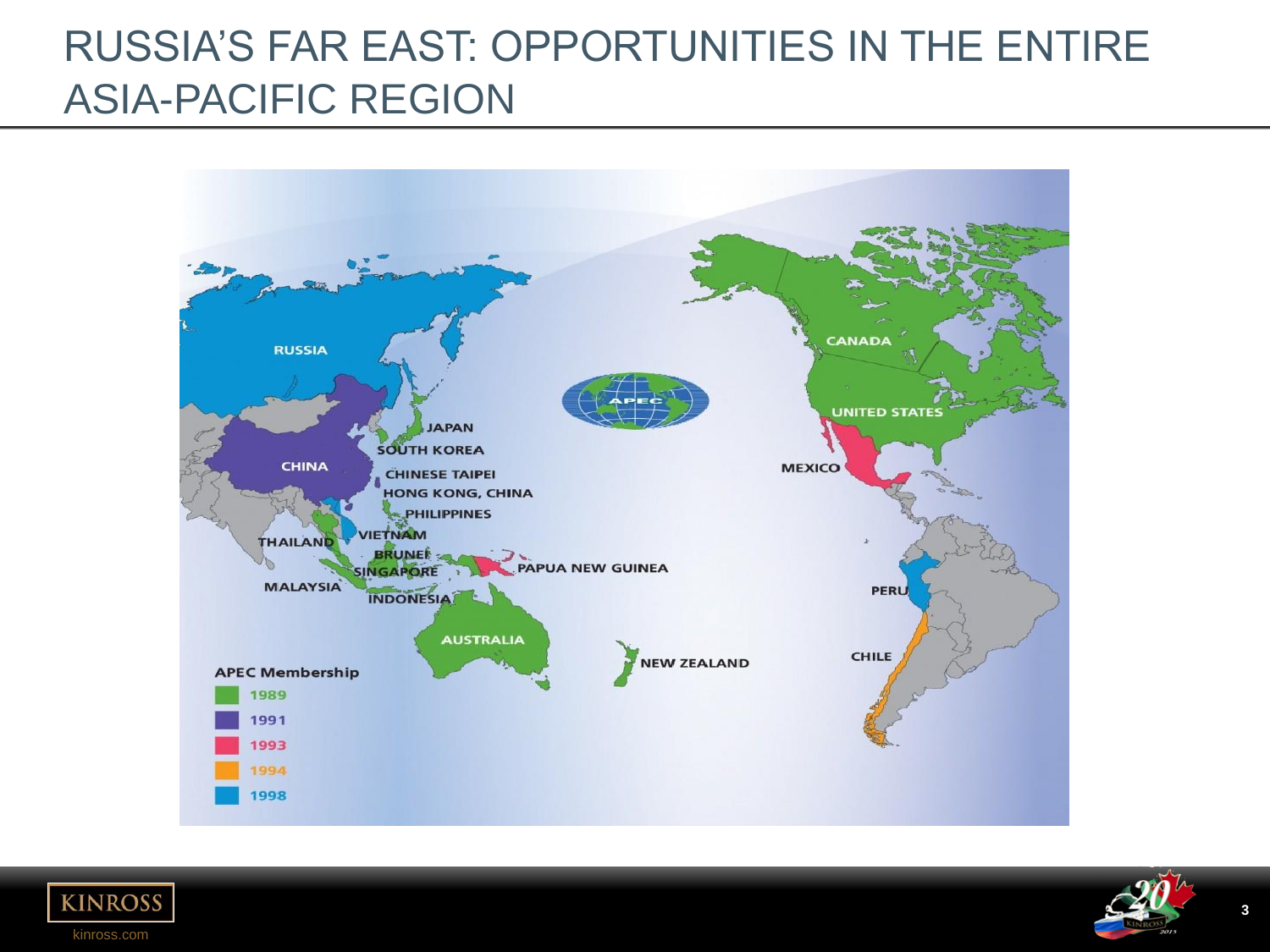# HOW TO DEVELOP THE FAR EAST

The Far East is strategically important for Russia. It provides an outlet to the Pacific Ocean that Russia has not fully exploited.

Various approaches / perspectives:

- Intensive capital investment?
- Why have previous programs have failed to produce desired results?
- Why not evaluate successes of other countries in developing remote territories with severe climates, (i.e., Alaska or the Northern Territories in Canada).
- For a separate region to improve, the general investment climate must be more open, leveraging a region's physical and human resources.
- Opportunity to turn the Russian Far East into a Pacific not only Asian — economy in its own right.
- New, innovative thinking required:

*"If Moscow wants the Far East to develop, then it should let the Far East develop".* 



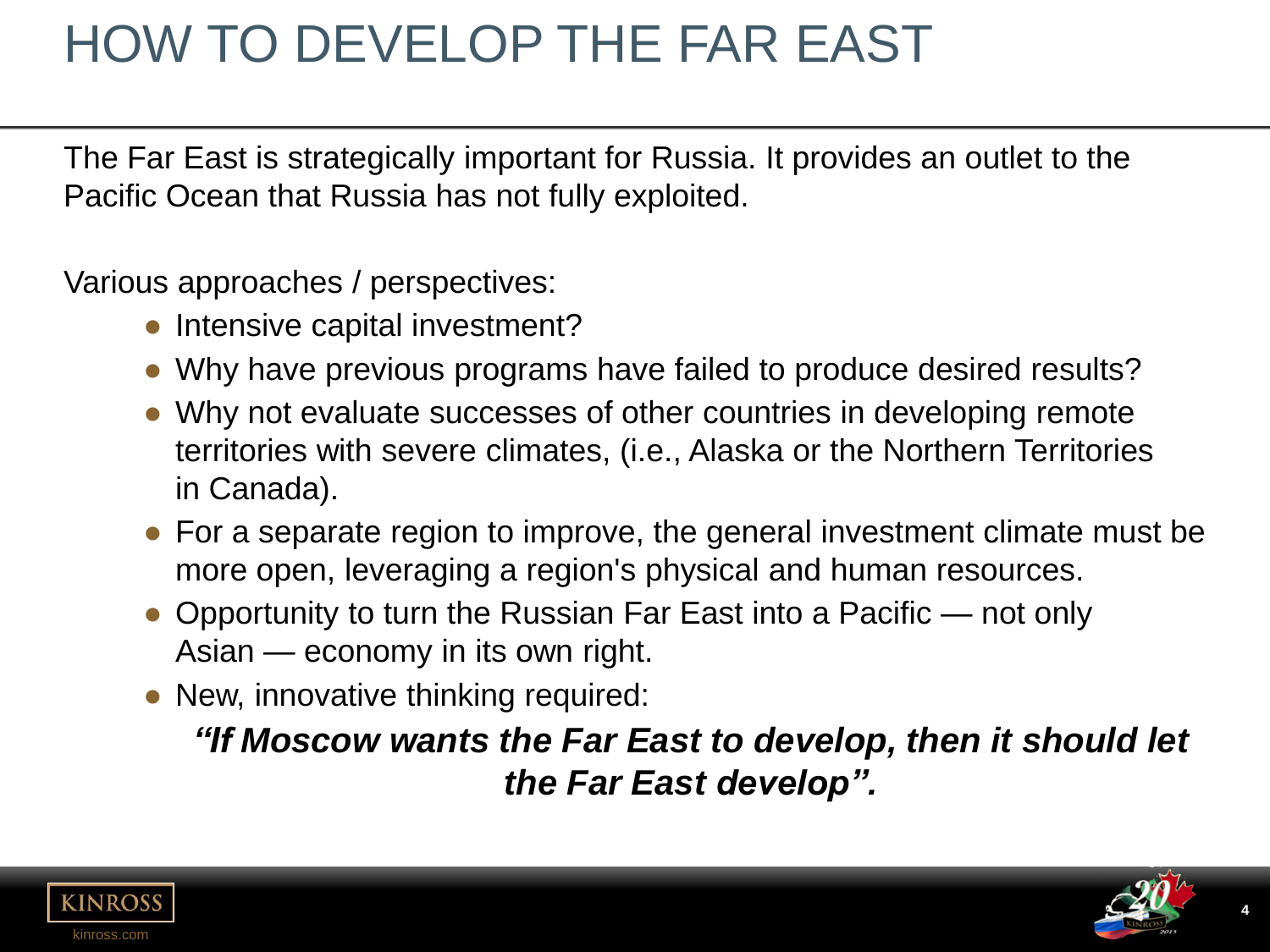### ATTRACTING FOREIGN INVESTMENT IS IMPORTANT FACTOR OF THE NEW STRATEGY OF THE FAR EAST

- Export orientation of development is emphasized in the new strategic plan, prepared by the Ministry of the Far East
- Companies with foreign ownership exports three times more often than purely Russian. This is facilitated by:
	- –Advanced Manufacturing technologies and management practices
	- –Knowledge of foreign markets
	- –Integration into existing international processes, etc.



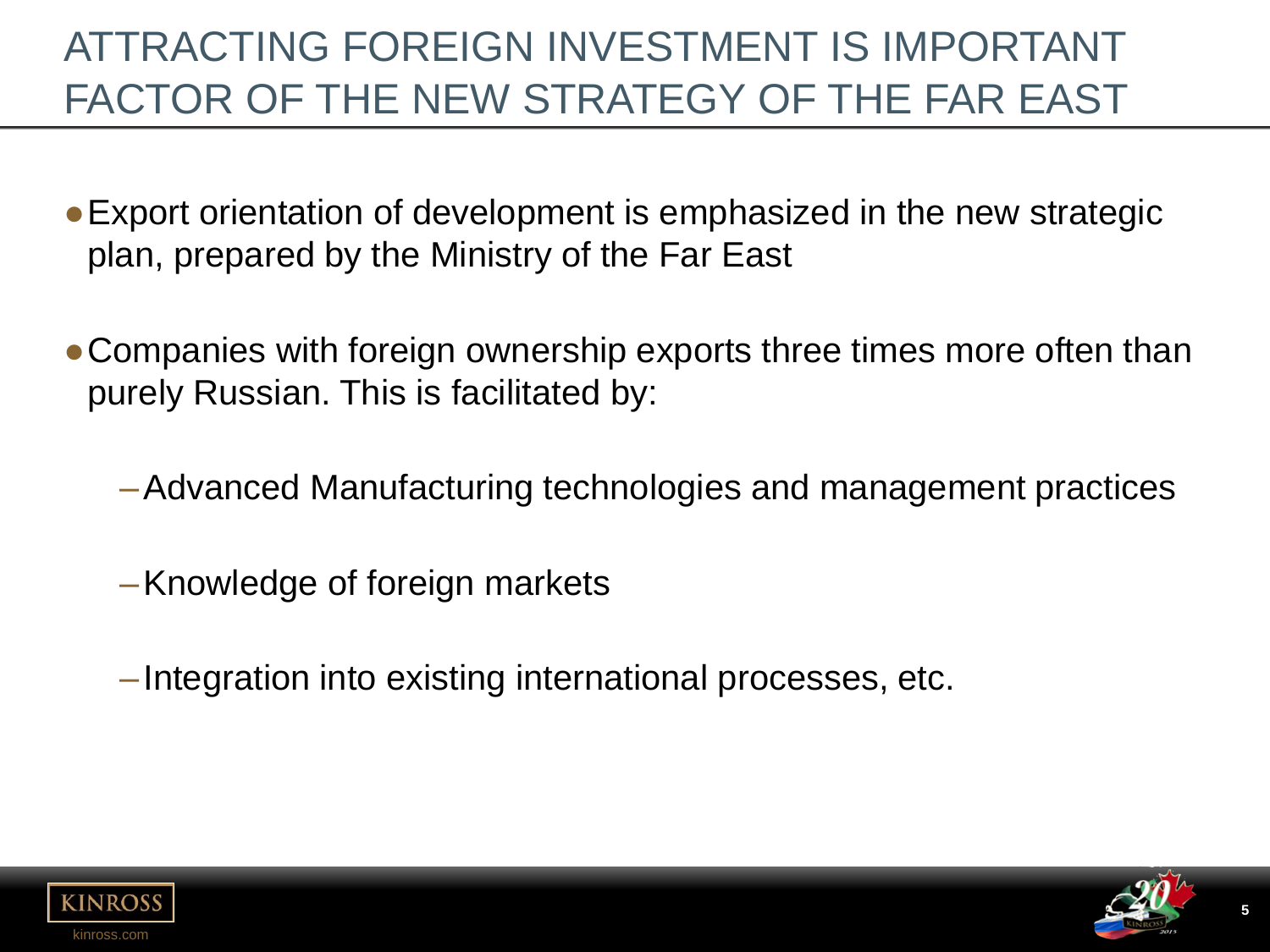### THE IMPACT OF FOREIGN DIRECT INVESTMENT ON THE DEVELOPMENT OF THE FAR EAST

- The creation of jobs and training of employees; Progressive HR policies in terms of health and safety and training
- Significant investments in human capital, the provision of social benefits
- Significant tax payments to state and federal budgets
- In economically depressed regions, budget revenues from taxes paid by foreign companies may account for between 1/5 and 1/3 of total budget revenues
- The development of infrastructure to ensure the operation of their own enterprises
- The purchase of goods and services of local suppliers
- Use of new and innovative technologies
- Compliance with environmental standards



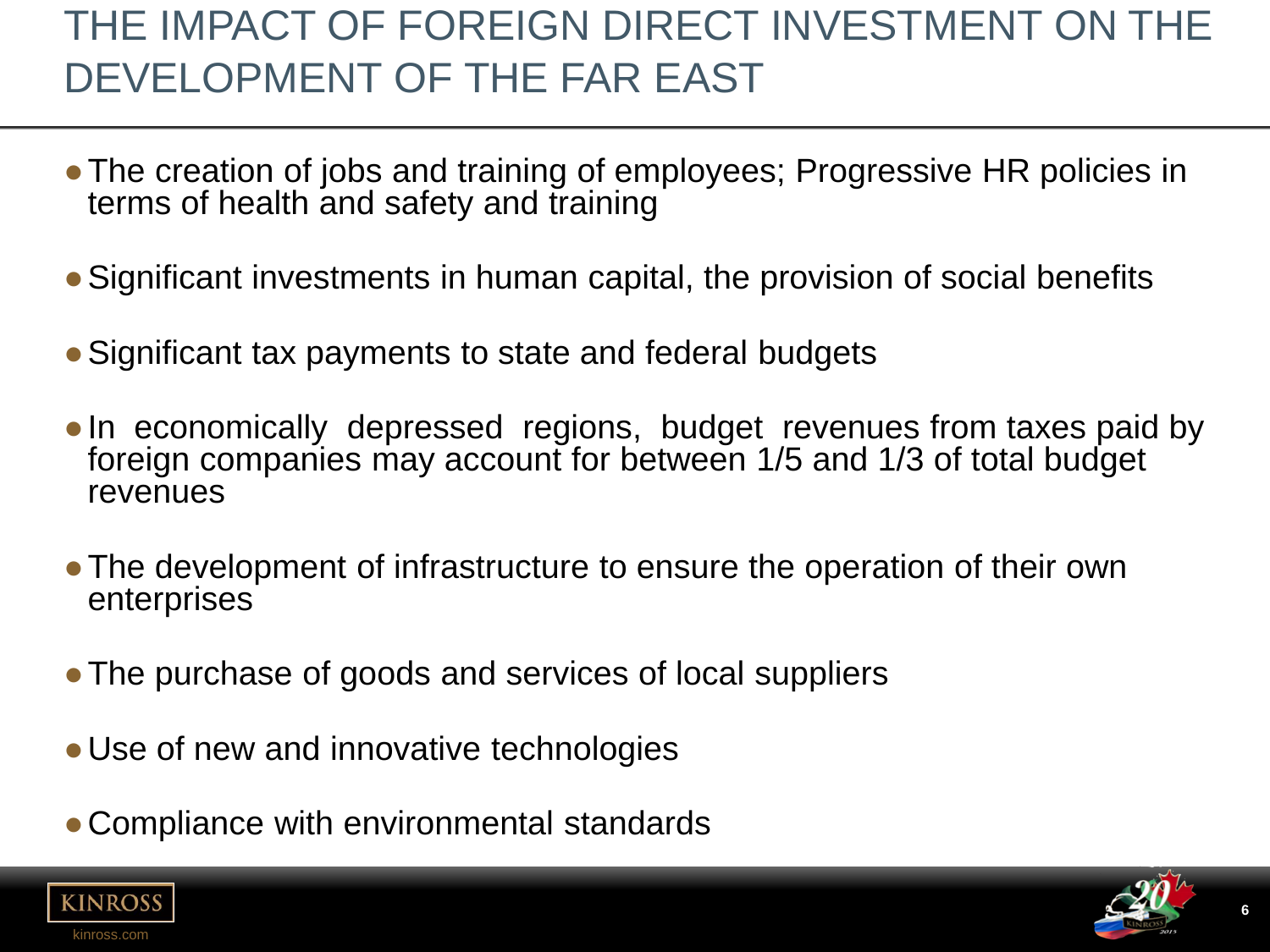### LEVERAGE NATURAL RESOURCE ENDOWMENT OF THE FAR EAST

- Mining sector is the basis of competitive advantage of the Far East
- High labor costs and shortage or skilled trades, the lack of infrastructure compared to neighbouring countries emphasize the role of the mining sector as the basis for the successful development of the regional economy
- It is important to take advantage of it as a base for the development of the manufacturing industry integrated into international value chains
- Experience of Norway, Australia and other developed countries rich with natural resources is indicative in this respect
- The key to "letting the Far East Develop" can be found in the further relaxation of regulations and a broadening of access to prospective precious metals deposits



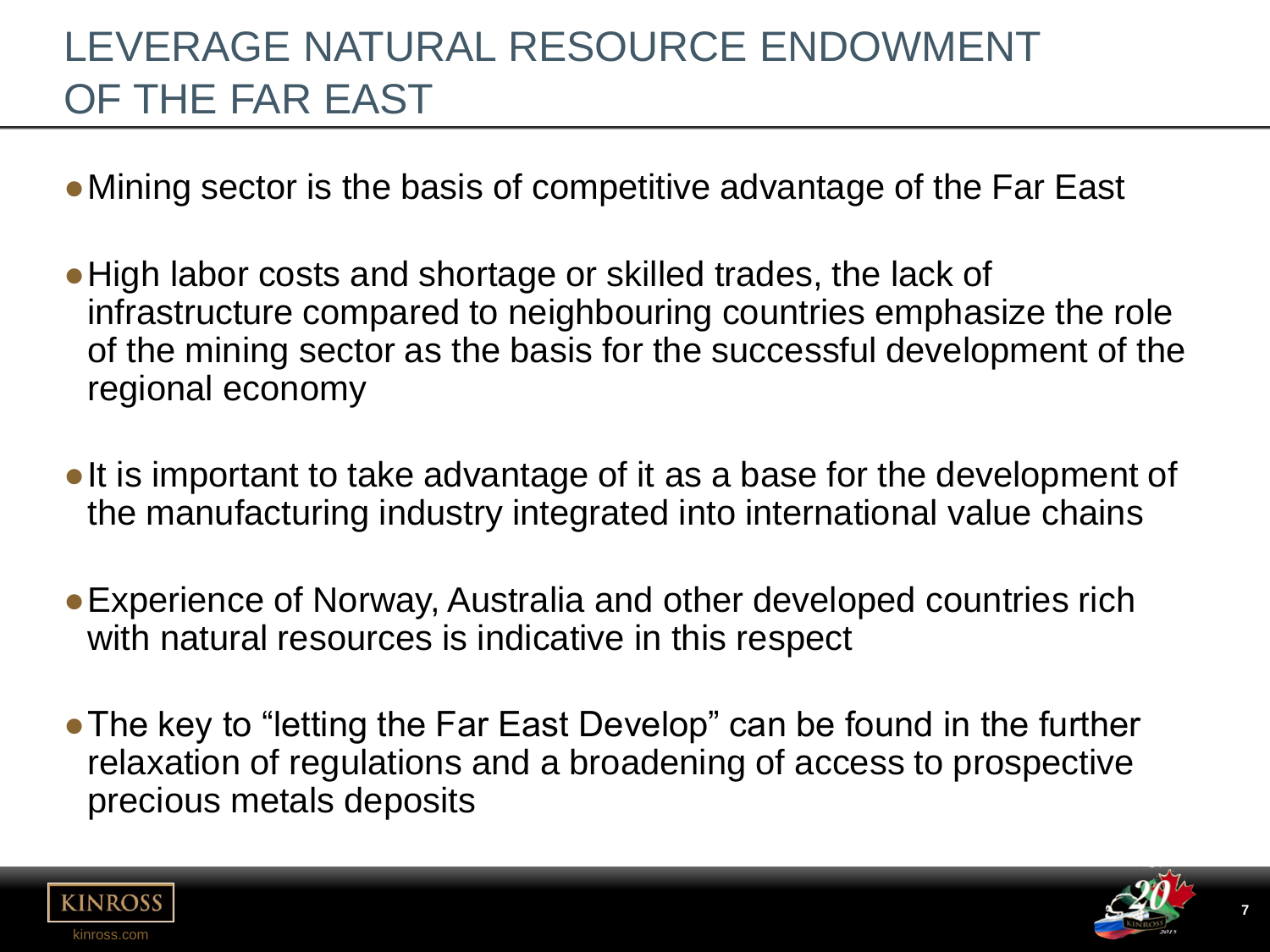## IMPROVEMENTS IN SUBSOIL REGULATION

Recent improvements initiated by the RF Ministry of Natural Resources and Rosnedra include:

- Geological claim-staking on deposits with no recorded reserves
- ●On-going subsoil licence review procedure (removal of excessive requirements for subsoil users)
- Extension of geological study duration up to 7 years for remote regions of Russia, including the Far East
- Introduction of electronic workflow